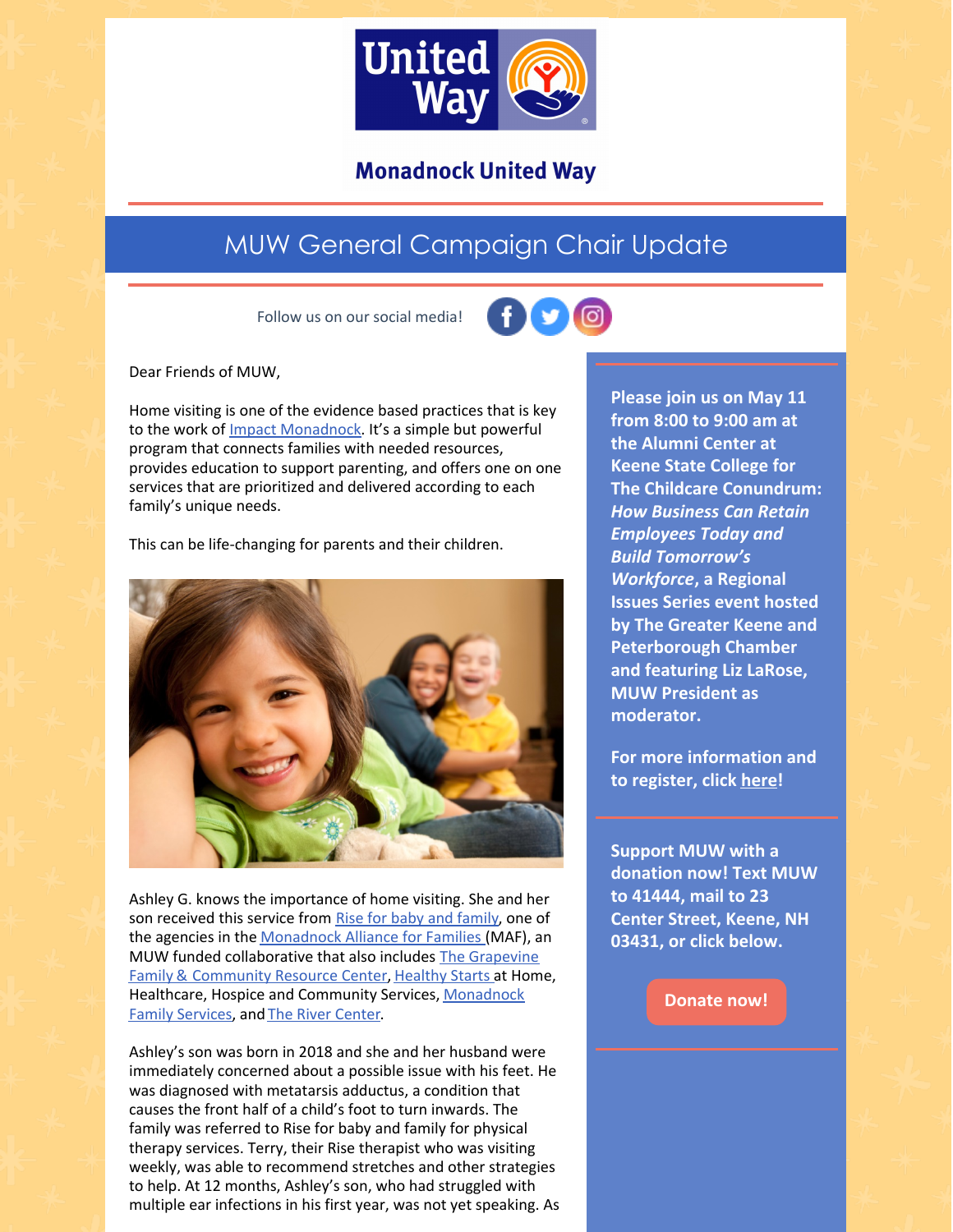a result, a Rise speech therapist also joined his team.

The support she received from Rise was invaluable, Ashley says.

*"But it was so much more than just physical therapy appointments. They supported me in so many ways. They answered my questions and reassured me when I felt overwhelmed."*

Today Ashley's son is active and mobile, and his speech is much improved.

Margaret Nelson, Executive Director of The River Center, summed it up by saying,

*"The strength based approach to working with families brings focus to what parents and caregivers are doing right and helps them identify goals that they want to work on in their families."*

Starting on May 16 and running through June 10, MUW will be partnering with The Local Crowd [Monadnock](https://tlcmonadnock.com/) giving platform to raise funds specifically for Impact Monadnock. Please join us and support the many programs of IM: home visiting, access to high quality child care, promotion of family friendly business practices through the Impact Monadnock Business Ambassadors, and social emotional supports for children and their teachers through the Pyramid Model.

All Monadnock Region children and their families deserve to thrive! You can help by [donating](https://app.mobilecause.com/form/ZRKvlQ?reset=1&%253Bid=1&vid=rw3m6) today.

Sincerely,

Danya Landis, Karen Peterson, Beth Wood General Campaign Co-Chairs, Stronger Together Annual Campaign

*p.s. [Congratulations](https://www.nhnonprofits.org/?q=/insider/nonprofit-impact-awards-announced-0) to Margaret Nelson for winning the New Hampshire Center for Non-Profit's Impact Award. The award honors nonprofit employees for significant contributions to their organizations, the nonprofit sector and the state. Congratulations, Margaret for all that you do for our Region and State!*



You are now able to look up past issues of this newsletter!

Click [here](https://www.muw.org/news/newsletters) to see prior issues.

## **PLEASE NOTE:**

With the importance of social distancing, we are limiting the number of hours that our staff come into the office to process gifts received via US Mail. We are asking donors to use our safe, secure [donation](https://app.mobilecause.com/f/1x8m/n?reset=1&%253Bid=1&vid=jxr2e) portal whenever possible. However, we gratefully accept checks from anyone who prefers to donate in that manner and we will ensure that they are processed in a timely manner.

## *Thank you to our Sponsors!*